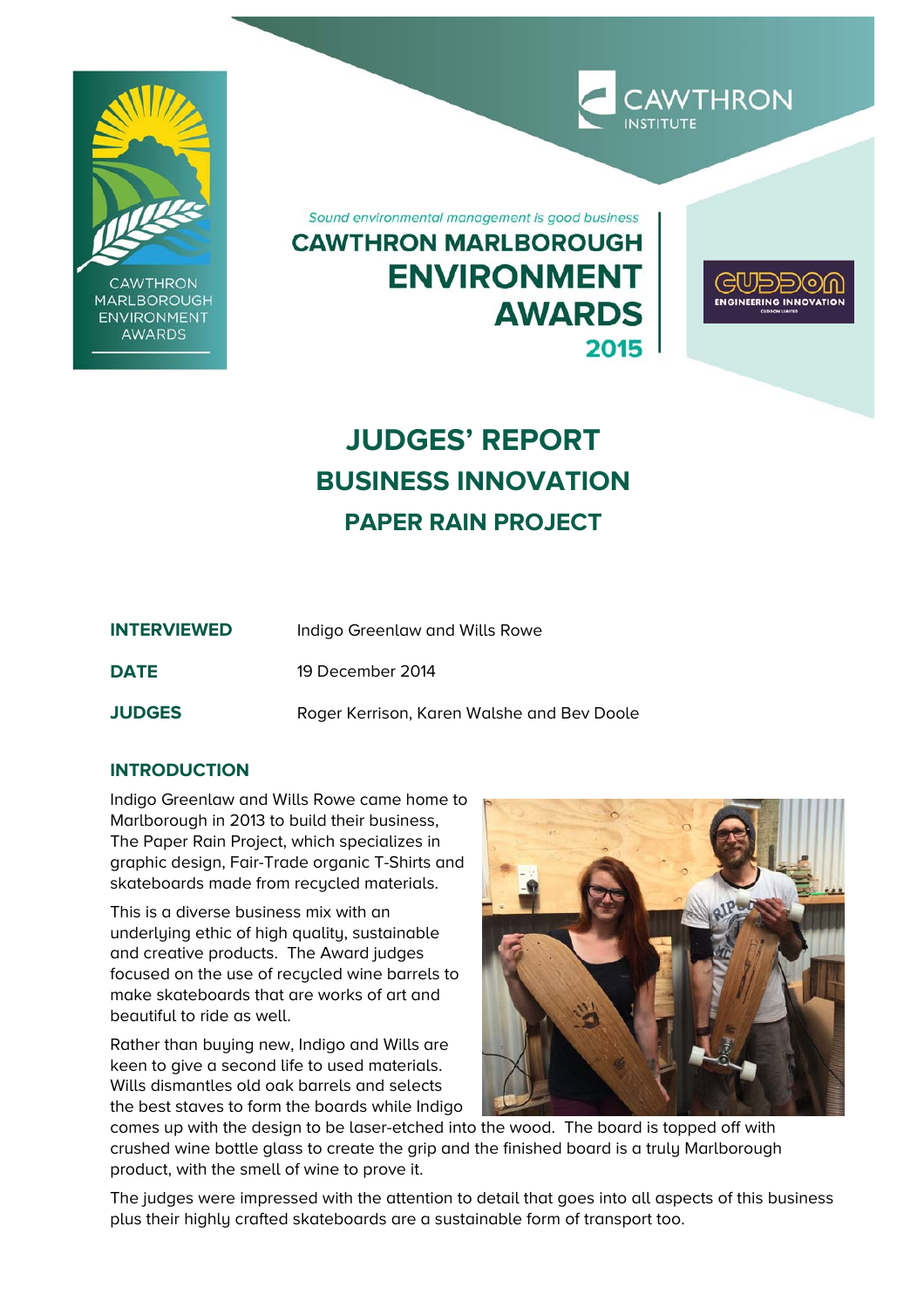#### **GENERAL INFORMATION**

The Paper Rain Project was set up in 2010 to make customized long boards out of old water skis. It has since expanded into graphic design, photography and Fair Trade T-Shirts.

Indigo is a graphic designer and photographer. Wills is an arborist and self-taught wood craftsman. Together they combine their skills to run The Paper Rain Project.

They grew up in Marlborough and still have strong family connections here – their workshop is on the family orchard and Wills makes the boards at his grandfather's wooden work bench. They appreciate the ease of doing business and developing networks in a small place, whether it's finding barrels to recycle or bartering design work for coffee.

They source their materials from within Marlborough as much as possible. The oak barrels come from Seresin Estate and provide strong and durable wood that Wills crafts into the boards, ready for Indigo's designs.

They have replaced the usual plastic grip tape with their own alternative: water-based sealant mixed with wine bottle glass crushed by local company Expleco. Leftover oak is made into platters, tea light holders and key rings. The metal barrel rings are generally passed on to a recycling company but they are always looking for alternate uses - one winery has used them as a component in planter tags.



Customers range from a commission for

a bespoke board for a birthday present to a wine company seeking corporate gifts.

They have strong links to the wine industry with their target group aged 20-55. Their boards are popular with winemakers who find the winery floor space ideal for skateboarding.

As well as making new boards from old oak, they recycle old skateboards to create new hanging works of art.

The Paper Rain Project also creates limited-edition organic cotton T-Shirts that look cool and have a strong sustainability story behind them.

The plain T-Shirts are sourced from Free Set, a Fair Trade co-operative based in Calcutta, which takes women out of the sex trade and teaches them to sew. For some of the designs, The Paper Rain Project runs an online art competition that attracts entries from around the world. They are keen to encourage other artists and introduce more people to the Fair Trade approach to doing business.

Indigo and Wills do the screen-printing and sell the hand-numbered limited edition T-Shirts direct to the public or through selected retailers. The artists are given a fair share of sales through a print contract.

Building links with their community, especially school children, is another part of The Paper Rain Project. Indigo and Wills visit schools to talk about recycling and upcycling and show how cool it can be - much more than just returning glass bottles and aluminium cans.

They also provide their design services as sponsorship to other environmental projects such as Sustainable Coastlines, Dolphin Watch and Natures Tours, and the National Whale Centre.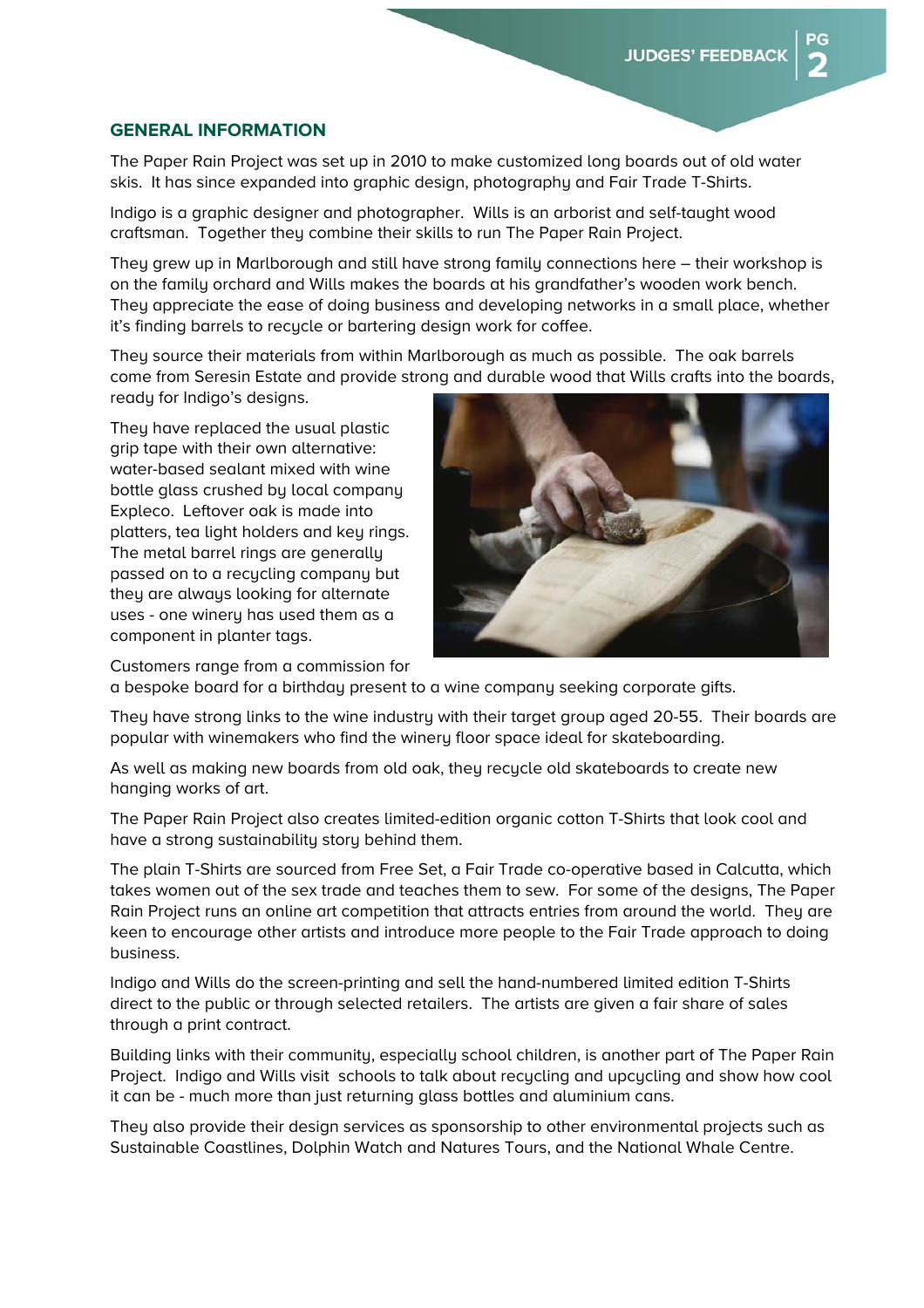## **PROBLEMS AND HOW THEY HAVE BEEN TACKLED**

There are limited options in New Zealand for greener alternatives to the products used to seal and provide grip on the boards. All boards must have a sealant that is UV resistant and durable, at the moment that means oil-based varnish. Wills and Indigo are investigating a source of more eco-friendly resins and varnish and are prepared to become the importer.

Under their oak barrel deck is the hardware – wheels, trucks and bearings. They seek high quality parts that last, rather than cheaper ones that need replacing. They also encourage customers to re-use previous set-ups if they are upgrading to a new board.

Potentially there is a lot of waste from an oak barrel, such as staves that aren't suitable for skateboards, the top and bottom circle of wood and the metal rings. Indigo and Wills have found ways to use all parts of the barrel, either in new products or to the metal recucler.

#### **SUMMARY**

Wills and Indigo have built a business based on their strong belief in creativity, sustainability and working with their hands. Their complementary skills make this a strong partnership with Wills crafting the wood and Indigo creating the designs and managing communications.

Their skateboards are a fantastic Marlborough product and story, enhanced even further by their uncompromising demand for high quality design and workmanship. They are perfectionists and while this



might mean slower growth at the start they are very likely to get greater satisfaction and success in the end.

The judges were impressed with their strong belief in building a sustainable, planet-friendly business and their consistency with this throughout the operation.

The Paper Rain Project is a welcome addition to the Marlborough creative scene and the region's environmental and business reputation. They are building up a community of likeminded producers, suppliers and retailers and their success should be an encouragement for other young people to come to Marlborough to live and develop a business.

It is hard work, but The Paper Rain Project is succeeding. Everything they do, from recycled skateboards to organic T-shirts, looks good, feels good, is good.